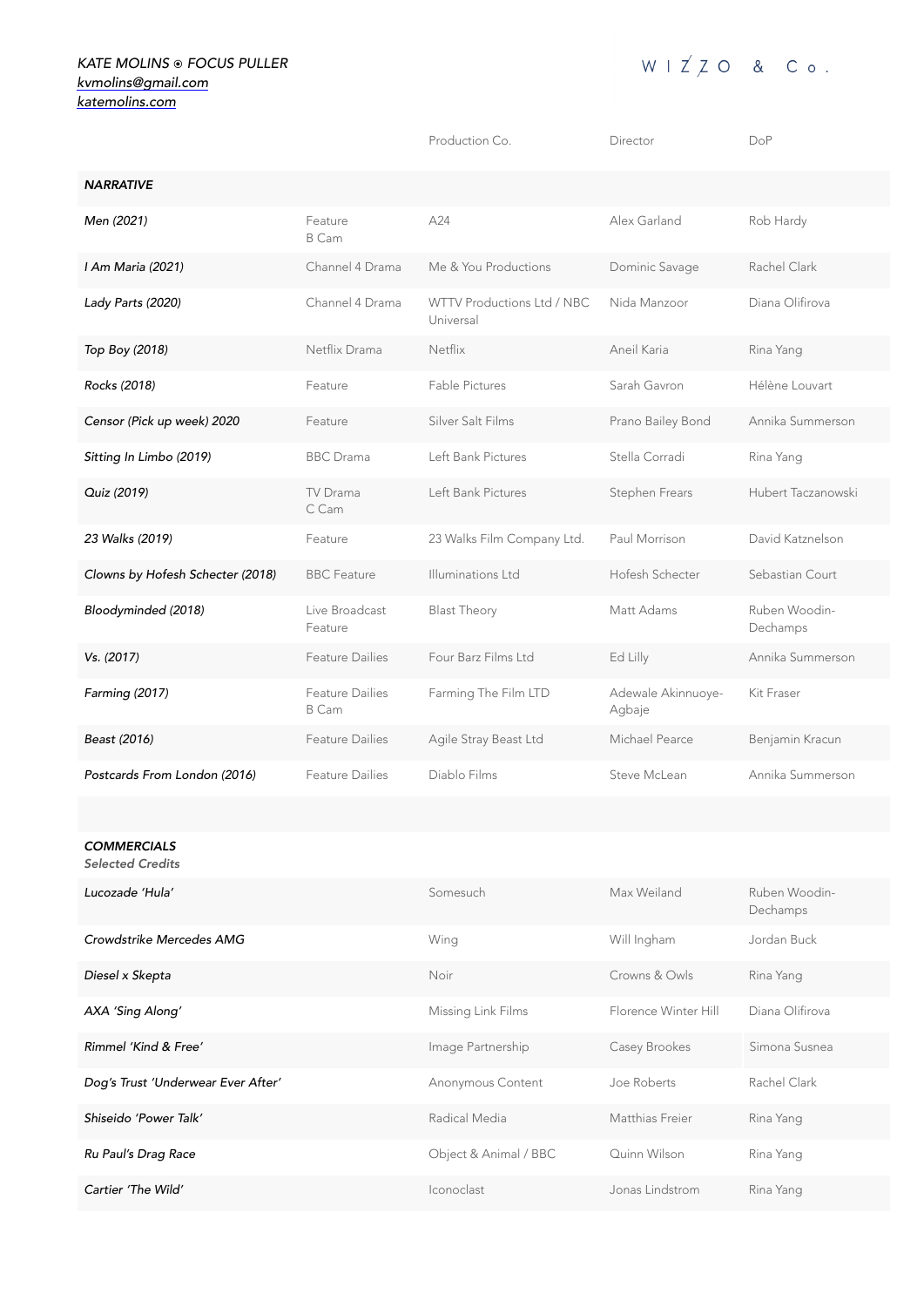| <b>NHS - 111</b>                           | Merman                 | <b>Billy Pols</b>           | Rina Yang             |
|--------------------------------------------|------------------------|-----------------------------|-----------------------|
| Skyn 'Heads Shoulders'                     | Prettybird             | Matt Lambert                | Rina Yang             |
| Barclaycard 'App & Alerts'                 | MJZ                    | Tom Kuntz                   | Rina Yang             |
| Heineken 'Connectioff'                     | Smuggler               | Chris Smith                 | Rina Yang             |
| Apple Music - The 1975                     | Lock Films             | Charles Todd                | Konstantin Mazov      |
| Tresemme 'Reflection'                      | Object & Animal        | Amber Grace Johnson         | Rina Yang             |
| <b>W-Series Racing</b>                     | Try Hard               | Casey Hennessy              | <b>Beatriz Sastre</b> |
| Wimbledon 2020                             | Academy Films          | US                          | Rina Yang             |
| Fifa 'No Wrong Way'                        | Pulse                  | Yann Demange                | Tat Radcliffe         |
| Paul Smith 'Homer'                         | Vidsett                | Jim Pilling                 | Rik Burnell           |
| Samsung 'Gear Up'                          | We Are Social          | Mollie Mills                | Jordan Buck           |
| Co-op 'What's For Tea?'                    | Academy Films          | Si & Ad                     | Rina Yang             |
| Star Wars 'Matrix 9'                       | Madam Films            | Tom Fitzgerald              | Angus Hudson          |
| Gatorade 'Mirrors'                         | 24/7                   | Isaac Ravishankara          | Rina Yang             |
| Kantar 'Inspire Growth'                    | Thinkfarm              | Mark Norton                 | Nic Britt             |
| <b>BBC Election Your No. 10</b>            | Pulse                  | 32                          | Rachel Clark          |
| Triumph 'Together We Triumph'              | Knucklehead            | Paola Morabito              | Rina Yang             |
| Madonna Press Interviews                   | Luca Productions       | Gummi Gudmundsson           | Will Desena           |
| Burberry 'Her London Dream'                | Burberry               | Marius W Hansen             | Diana Olifirova       |
| Tinder 'Single Not Sorry'                  | Canada London          | Femke Huurdemann            | Deepa Keshvala        |
| Adidas x Universal Standard                | Universal Standard     | Ronan McKenzie              | Beatriz Sastre        |
| <b>SWAROVSKI S/S2020</b>                   | Spring                 | Toto Vivian                 | Jack Reynolds         |
| World Ocean Day                            | Adjust Your Set        | S. Aichele &<br>A. Mesaikos | Diana Olifirova       |
| Always 'Discreet'                          | <b>Great Guns</b>      | Sam Faulkner                | Diana Olifirova       |
| Adidas x Sistren 'Home Of The<br>Classics' | Vidsett                | Jim Pilling                 | Joe Gainsborough      |
| Burberry 'The Dreamers'                    | Nowness / Lez Creative | Fiona Jane Burgess          | Ann Evelin Lawford    |
| BBC Women's World Cup 'Here to<br>Slay'    | Park Pictures          | Georgia Hudson              | Rina Yang             |
| Kate Spade 'FW19'                          | Great Bowery           | Emma Dalzell                | Rina Yang             |
| Tresemme 'The Episodes'                    | <b>ITN</b>             | Kathryn Ferguson            | Sara Deane            |
| Adidas 'Core'                              | April May              | Martin Senyszak             | Max Brill             |
| Momondo 'Bring the World<br>Together'      | Smuggler               | Joshua Neale                | Tim Siddell           |
| Momondo 'The World Piece'                  | Smugger                | Joshua Neale                | Tim Siddell           |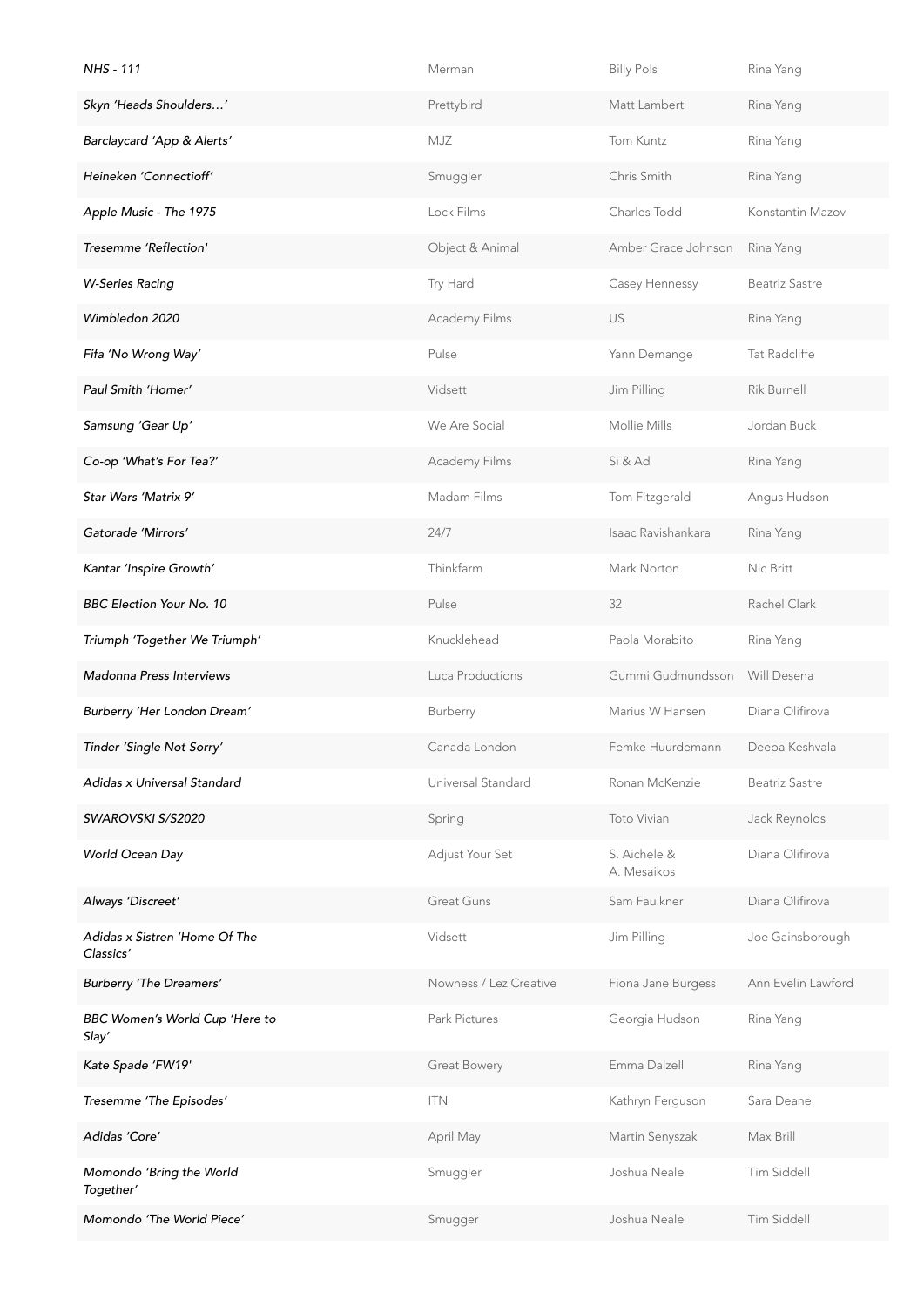| Saudia Airlines                                       | Lucky Strike     | Laurence Dunmore                       | Alex Melman                      |
|-------------------------------------------------------|------------------|----------------------------------------|----------------------------------|
| Cadbury's 'Cupboard Raider'                           | Rattling Stick   | Sara Dunlop                            | Rina Yang                        |
| Natwest / C4 Online Banking                           | The Outfit       | Maggie Kelly                           | Matt Wicks                       |
| Mac "What's Your Thing?"                              | Spring           | George Yandell                         | Victor Bastidas                  |
| Vimto "I See Vimto In You"                            | Quiet Storm      | Trevor Robinson                        | Sara Deane                       |
| Treatwell                                             | Recipe           | Kathryn Ferguson                       | Sara Deane                       |
| Nike 'Nothing Beats A<br>Londoner' (Pick Ups)         | Riff Raff        | Megaforce                              | Rina Yang                        |
| Selfridges 'Hot Air Series'                           | Leif             | Kathryn Ferguson                       | Sara Deane                       |
| Rimmel '80s Revival'                                  | Iconoclast       |                                        | Rina Yang                        |
| Ssense x Adidas 'Infinite Silence'                    | Iconoclast       | Max Luz                                | Rina Yang                        |
| Nike 'Mercurial'                                      | Man Vs Machine   | Mike Alderson &<br>Adam Rowe           | Rina Yang                        |
| Lancôme                                               | Forever Pictures | Natalie Canguilhem                     | Frank Mobilo                     |
| Levi's x Boiler Room                                  | Radical Media    | Glenn Kitson                           | Tom Elliot                       |
| Pretty Green x Katie Eary                             | Partizan         | Sophie Jones                           | Joel Honeywell                   |
| Charles Jeffrey x Matches                             | Prettybird       | Matt Lambert                           | Rina Yang                        |
| Ssense x Adidas 'Infinite Silence'                    | Iconoclast       | Max Luz                                | Rina Yang                        |
| Sainsbury's 'What's For Dinner'                       | Iconoclast       | Mees Peijnenburg                       | Rina Yang                        |
| Apple 'Operation Chatterbox' (B-<br>cam focus puller) | Caviar           | Samuel Abrahams                        | A - Tim Siddel<br>B - Eva Arnold |
| On Cloudflash                                         | Agile            | Thomas Bryant                          | Ann Evelin Lawford               |
| Etihad 'City 2 City'                                  | Vice             | Tu Rapana & Nick<br>Dwyer              | Daniel Nikolaison                |
| <b>Thatchers</b>                                      | <b>Bullion</b>   | Joao Retorta                           | Rina Yang                        |
| British Gas, Local Heroes                             | Hogarth & Oglivy | Jones-Max Barron &<br>Michael Woodward | Dan Stafford Clark               |
| V05 - Crystal Fighters                                | Prettybird       | Ace Norton                             | Rina Yang                        |
| Labello                                               | Agile            | Georgia Hudson                         | Rina Yang                        |

#### *DOCUMENTARY*

| Holloway (2021)             | + B Cam Op Credit Powerplay / Beehive Films | Daisy May Hudson,<br>Sophie Compton | Sarah Cunningham |
|-----------------------------|---------------------------------------------|-------------------------------------|------------------|
| Presenting Jax Jones (2018) | Zap                                         | Taylor Cohen                        | Rina Yang        |
| Jonas Brothers (2018)       | Great Guns                                  | John JT Taylor                      | Kenny Stoff      |
| Wargames (2018)             | ΝA                                          | Jessica Bishop                      | Sarah Cunningham |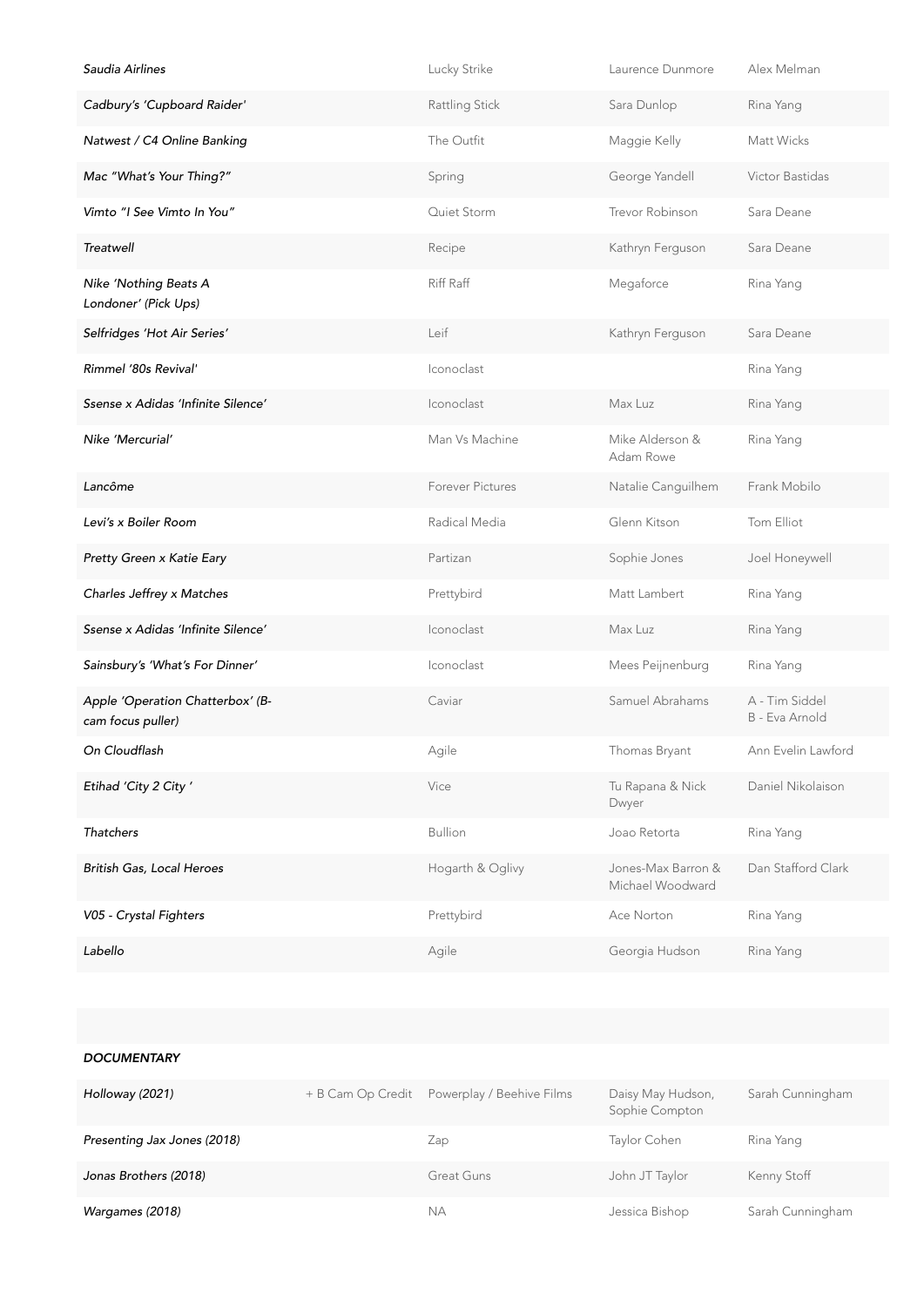| Ear For Eye (2018)    |                   | Royal Court | Debbie Tucker Green | Joel Honeywell |
|-----------------------|-------------------|-------------|---------------------|----------------|
| DRL Drone Race (2017) |                   | DRL         | NА                  | NА             |
| Mountain (2017)       | + Operator Credit |             | Sophie Molins       | Sophie Molins  |

*MUSIC PROMO*

| 2021                                                             |                              |                    |                           |
|------------------------------------------------------------------|------------------------------|--------------------|---------------------------|
| Years and Years                                                  | Prettybird                   | Tom Beard          | Jack Exton                |
| 2020                                                             |                              |                    |                           |
| Sam Smith 'Diamonds'                                             | <b>RSA Films</b>             | Luke Monaghan      | Rina Yang                 |
| Dua Lipa ft Madonna + Missy Elliot<br>'Levitating'               | <b>Blink</b>                 | Will Hooper        | Rina Yang                 |
| 2019                                                             |                              |                    |                           |
| Attawalpa 'Take A Bite'                                          | Haus                         | Lucy Luscombe      | Guiseppe Favale           |
| Gold Inside'                                                     | Object & Animal              | Amy Gardner        | Rina Yang                 |
| Sea Girls 'Damage Is Done'                                       | My Accomplice                | James Slater       | Diana Olifirova           |
| FKA Twigs 'Cellophane'                                           | Object & Animal              | <b>FKA Twigs</b>   | Rina Yang                 |
| Joywave - 'Like A Kennedy'                                       | Somesuch                     | Dear Mr Quistgaard | Ruben Woodin-<br>Dechamps |
| Tom Misch ft De La Soul                                          | Radical Media                | Joshua Osbourne    | Diana Olfirova            |
| Bobi Andonov 'Offering'                                          | <b>Believe Media</b>         | Tash Tung          | Hunter Daley              |
| Razorlight x 4                                                   | <b>Black Book Management</b> | Matt Wicks         | Matt Wicks                |
| Skepta 'Pure Water'                                              | Object & Animal              | Olivia Rose        | Rina Yang                 |
| Anais "Lost My Faith"                                            | Stink                        | Gillian Horvat     | Ann Evelin Lawford        |
| Jess Glynne "I'll Be There"                                      | La Familia                   | Adriaan Louw       | Ann Evelin Lawford        |
| Gilligan Moss "I Want You So Bad"                                | Agile                        | Rianne White       | Ann Evelin Lawford        |
| Jorja Smith   Brit Awards                                        | The Mill                     | Olivia Rose        | Rina Yang                 |
| Nao 'Don't You Change'                                           | Cadence                      | Roanan McKenzie    | <b>Beatriz Sarstre</b>    |
| Peace 'Power'                                                    | Agile                        | Sam Taylor         | Oli Ford                  |
| 2018                                                             |                              |                    |                           |
| Burna Boy ft Lily Allen & J Hus<br>'Heaven's Gate / Sekkle Down' | Somesuch                     | Dan Emmerson       | Deepa Keshvala            |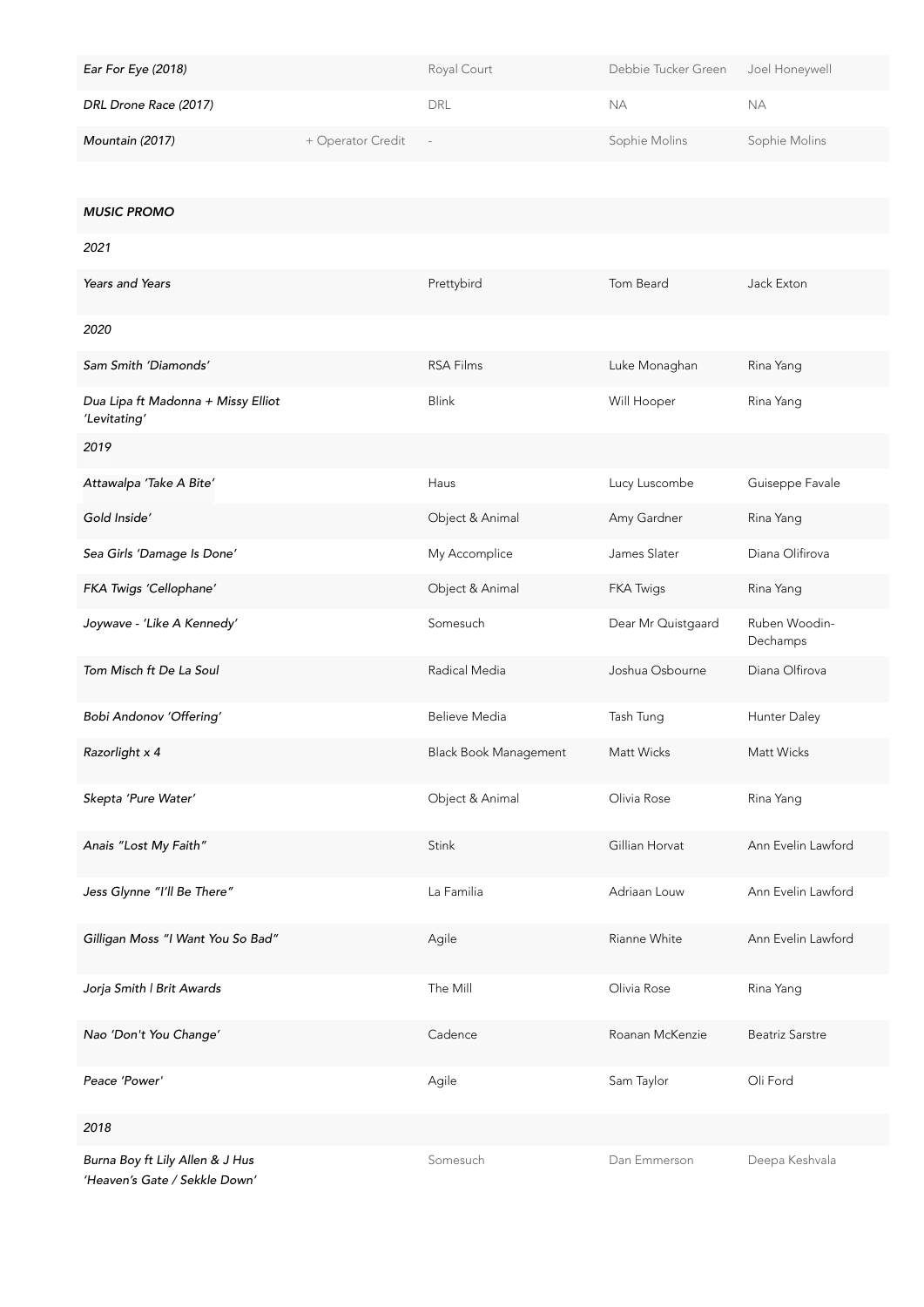| Jess Glyne                                |            | Just So                  | Scott Carthy       | Scott Carthy         |
|-------------------------------------------|------------|--------------------------|--------------------|----------------------|
| <b>KYO</b>                                |            | My Accomplice            | Mathy & Fran       | Rina Yang            |
| Young Fathers 'In My View'                |            | Rattling Stick           | Jack Whiteley      | Rina Yang            |
| Hikaru Utada 'Anata'                      |            | <b>Forever Pictures</b>  | Jamie-James Medina | Rina Yang            |
| Kelela 'Blue Lights'                      |            | Prettybird               | Helmi              | Rina Yang            |
| Loyle Carner 'Sun Of Jean'                |            | <b>Bullion</b>           | Joao Retorta       | Rina Yang            |
| Alma 'Phases'                             |            | Partizan                 | Charli XCX         | Nick Morris          |
| Ghostpoet 'Immigrant Boogie'              |            | Agile                    | ZHANG & KNIGHT     | Ann Evelin Lawford   |
| Crazy For You                             |            | Quarantine Productions   | Jay Brookes        | <b>Brian Strange</b> |
| Jax Jones 'You Don't Know Me'             |            | Park Village             | Remy Cayuela       | Rina Yang            |
| Nial Horan 'Too Much'                     |            | StrangeLove              | Malia James        | Rina Yang            |
| Disciples 'On My Mind'                    |            | <b>Bullion</b>           | Joao Retorta       | Rina Yang            |
| Corinne Bailey Rae 'Green<br>Aphrodisiac' |            | Rumble                   | Eva Vazquez        | Rina Yang            |
| Honne 'Good Together'                     |            | <b>Bullion</b>           | Joao Retorta       | Rina Yang            |
| Midsummer Night's Dream                   |            | Partizan                 | Sing Lee           | Rina Yang            |
| Loyle Carner 'Sea Of Arran'               |            | Agile                    | Georgia Hudson     | Rina Yang            |
| Raye 'I, U, US'                           |            | Partizan                 | Charlie XCX        | Rina Yang            |
| KT Tunstall 'Maybe It's A Good Thing      |            | <b>Chief Productions</b> | Yonatan Weisberg   | Rina Yang            |
| Billie Marten 'Milk & Honey'              |            | Agile                    | Rob Brandon        | Rina Yang            |
|                                           |            |                          |                    |                      |
| <b>SHORT FILM</b>                         |            |                          |                    |                      |
| Alien Culture (2018)                      | Short Film | Oh Picture Co            | lesh Thapar        | John Wakayama Carey  |
| Birdgame (2018)                           | Short Film | Film and Video Umbrella  | Marianna Simnett   | Robbie Ryan          |
| Shades (2019)                             | Short Film | Stills Films             | Ryan Still         | David Bird           |

Actress (2017) **Short Film** Blue Shadow **Daisy Lewis** Rina Yang Porcelain Horse (2017) Short Film Prettybird Matthew Huston Mauro Chiarello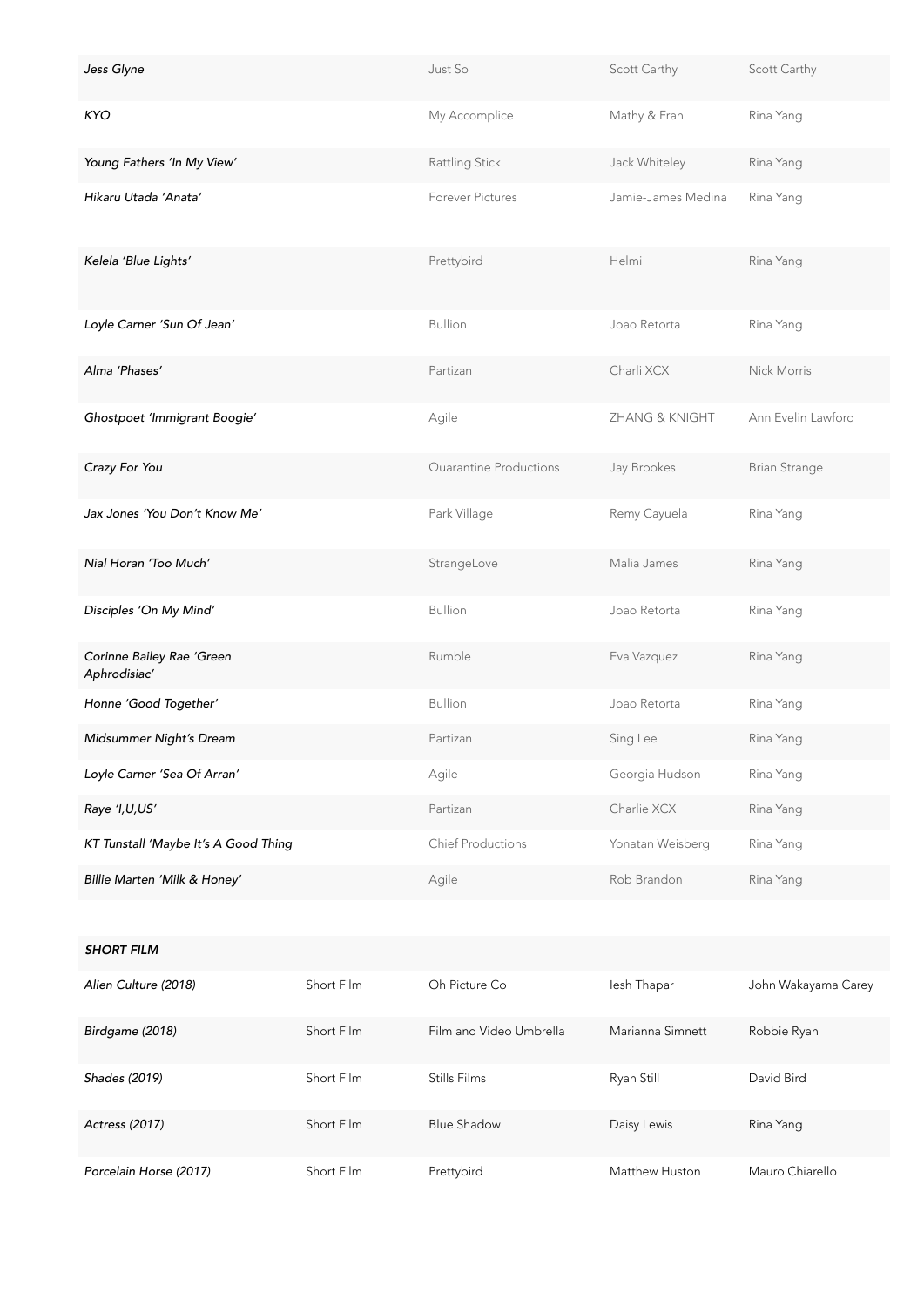| Wargames (2017)                              | Short Film | <b>NA</b>          | Jessica Bishop       | Sarah Cunningham                          |
|----------------------------------------------|------------|--------------------|----------------------|-------------------------------------------|
| All Of Me (2017)                             | Short Film | Seek Films         | Daphne Schmon        | Diana Olifirova                           |
| The Welfare of Tomás Ó Hallissy<br>(2017)    | Short Film |                    | Duncan Campbell      | Rina Yang                                 |
| Lost Youth (2017)                            | Short Film | Nice & Polite      | Taichi Kumara        | Rina Yang                                 |
| Temper (2017)                                | Short Film | Agile              | Georgia Hudson       | Zoë White                                 |
| Random Acts (2018)                           | Idents     | Little Dot         | Stephen Isaac-Wilson | <b>Beatriz Sarstre</b>                    |
| Glin Gardens (2017)                          |            | Nowness            | Stella Scott         | Ann Evelin Lawford                        |
| UBS 'Living Unlimited' (2017)                |            | Vice               | Sam Goldwater        | Sam Goldwater                             |
|                                              |            |                    |                      |                                           |
| <b>PRE 2015</b>                              |            |                    |                      |                                           |
| <b>COMMERCIAL</b>                            |            |                    |                      |                                           |
| Virgin Money Insurance                       |            | Kode Media         | David Barr           | Rina Yang                                 |
| Kuehne + Nagel 'Billback'                    |            | MediaMaker         | Julia Bates          | Matt Glen                                 |
| <b>BOSE</b> 'Music Is My Language"           |            | <b>Banjo Films</b> | Davide Gentile       | Rina Yang                                 |
| Goodmans 'Only One Choice In"                |            | <b>Black Dog</b>   | Will Kennedy         | Alberto Balazs                            |
| <b>CURRIES 'Perfect Match'</b>               |            | 1000 Heads         | Will Riddell         | Rina Yang                                 |
| Chevrolet Ask Man U Ep. 4                    |            | Kode               | David Barr           | Rina Yang                                 |
| <b>Information Age</b>                       |            | <b>Tiger Films</b> |                      | Jamie Burr                                |
| Chevrolet Ask Man U Ep. 2                    |            | Kode               | David Barr           | Rina Yang                                 |
| <b>MUSIC PROMO</b>                           |            |                    |                      |                                           |
| Troye Sivan 'Youth'                          |            | My Accomplice      | Mathy & Fran         | Dan Stafford Clark                        |
| Porches 'Be Apart'                           |            | Dirty Films        | Daniel Brereton      | Rina Yang<br>Emilio Schlappi Steadi<br>Op |
| Oscar 'Break Your Phone'                     |            | <b>Bullion</b>     | Joao Retorta         | Rina Yang                                 |
| Chase & Status ft. Bonkas 'Wha<br>Gwarn'     |            | Nice & Polite      | Taichi Kimura        | Rina Yang                                 |
| Chase & Status ft. Giggs 'More<br>Ratatatin' |            | Nice & Polite      | Taichi Kimura        | Rina Yang                                 |
| Chase & Status ft. Frisco 'Funny'            |            | Nice & Polite      | Taichi Kimura        | Rina Yang                                 |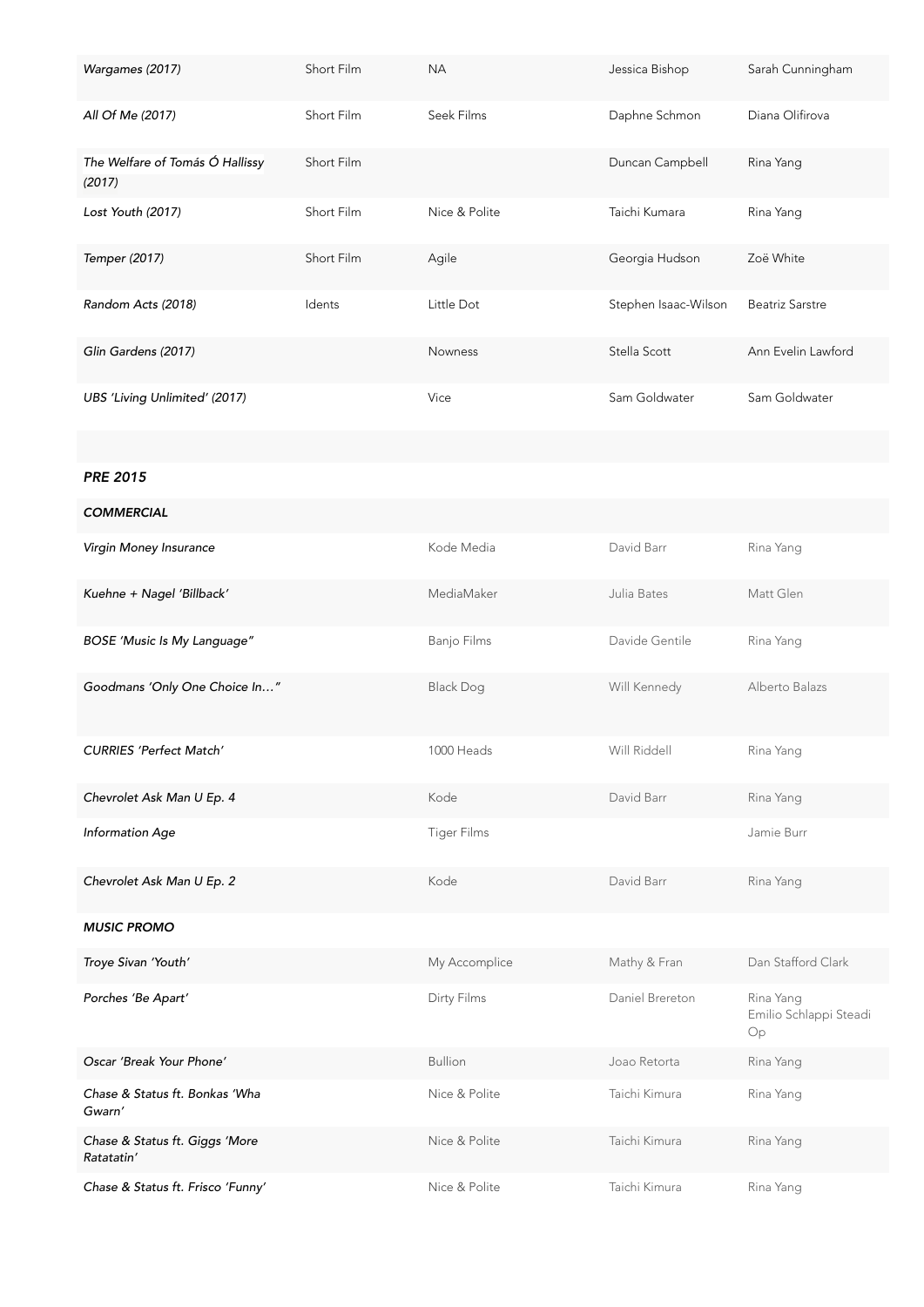| Lucy Rose 'Til The End'           |             | Stink/Sony Music           | Jonathan Entwistle             | Rina Yang                                     |
|-----------------------------------|-------------|----------------------------|--------------------------------|-----------------------------------------------|
| Tiny Ruins 'Meet Me @ The Museum' |             | Rokkit/Radical<br>Media    | Lucy Luscombe                  | Chris Clarke<br>Tom Wilkinson<br>Steadicam Op |
| Tiny Ruins 'Carriages'            |             | Rokkit/Radical<br>Media    | Lucy Luscombe                  | Chris Clarke                                  |
| Las Aves – 'Gasoline'             |             | Wanda                      | Daniel Brereton                | Rina Yang                                     |
| <b>NARRATIVE / DRAMA</b>          |             |                            |                                |                                               |
| Noro                              | Short       |                            | Duncan Roe                     | Rina Yang<br>Andrew Flecher<br>Steadicam Op   |
| <b>Faceless Paintings</b>         | Short       |                            | Charley Sherman                | Oliver Ford                                   |
| Trial                             | Short       | The Trial Production Ltd   | The Brothers Lynch             | Kate Reid                                     |
| Meet Me On The Southbank          | Feature     |                            | Adam Rolston                   | Jamie Burr                                    |
| The Guitar                        | Short       | Meerkat Films              | Richard Beecham                | Sam Goldwater                                 |
| Fear Of Water                     | Feature     | K L Dream Pictures         | Kate Lane                      | Nick Lowin                                    |
| Microbial Verdict                 | Short       | Arbyte                     | Zoë Hough                      | Tristan Chenais                               |
| <b>Tiny Bible</b>                 | Short       |                            | Susanna Quirke                 | Oliver Ford                                   |
| Elsewhere                         | Short       | Wilding Films              | Roger Hyams                    | Dan Stafford Clark                            |
| Country Of Hotels                 | Feature     |                            | Julio Martino                  | Stefano Slocovich                             |
| My Beautiful White Skin           | Short Film  |                            | Stuart Gatt,                   | Sam Goldwater                                 |
| Gregor                            | Pilot       | Meat Head Productions      | Mickey Down &<br>Konrad Kay    | Sam Goldwater                                 |
| Gill & Gill                       | Documentary | Gill & Gill<br>Productions | Louis-Jack Horton-<br>Stephens | Sam Goldwater                                 |
| Breakdown                         | Feature     | Lost Boy Entertainment     | Andy Prodromou                 | Christopher Sharman                           |
| Two Wolves                        |             |                            | Simon Eustace                  | Rina Yang                                     |
| Nikon "Picture Perfect"           |             | <b>VICE</b>                | Sam Goldwater                  | Sam Goldwater                                 |

# ADDITIONAL INFO

|      | Full Clean UK driver's licence + Car                         |
|------|--------------------------------------------------------------|
| 2013 | National Film & Television School Focus Pullers Course       |
| 2011 | Soho Editor's Training - Final Cut Pro 7 Beginners to Expert |
| 2011 | PADI Certified, OPEN WATER DIVER                             |